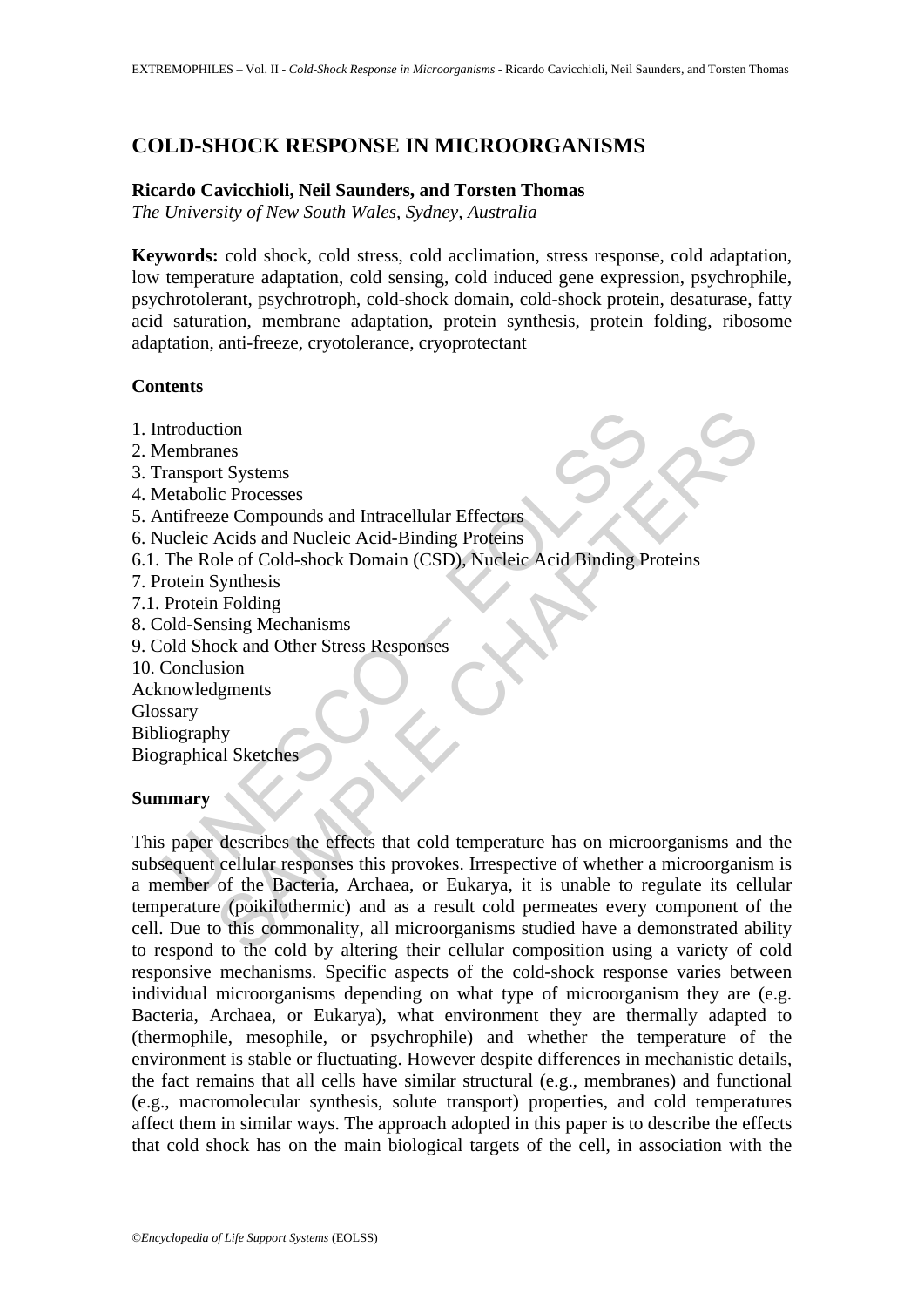resulting cellular responses. This is described by considering the effects of cold from the outside of the cell to the inside. In addition, cold sensing mechanisms are considered and a comparison of cold shock to other cellular stresses is included. In view of the dominance that cold environments have in terms of the Earth's biosphere, and the importance of cold active biotechnology products, it is likely that the field of cold shock and cold adaptation will expand rapidly in the coming years.

## **1. Introduction**

From our considering to the baseback is conditional environments exposed to the winter season, as well as artificant<br>trial environments exposed to the winter season, as well as artificant<br>ironments, cells may also be expo me out to use bosonic is solid e.g., most of the ocean, apprenent exponsion in the original referention as a result, it may be expected that most life forms would be capable a cellular response to the cold. In addition to The term "cold shock" refers to the exposure of an organism to a sudden decrease in temperature, and the cellular response to this is termed the "cold-shock response."Earth's biosphere ranges in temperature from above 100 °C to below 0 °C. However, the bulk of the biosphere is cold (e.g., most of the ocean, alpine regions, and natural environments exposed to the winter season, as well as artificially refrigerated environments). As a result, it may be expected that most life forms would be capable of mounting a cellular response to the cold. In addition to relatively constant cold environments, cells may also be exposed to a sudden drop in temperature. A good example of this is the excretion of an enteric microorganism from the warm (38 °C) gastrointestinal tract of an animal and exposure to the colder surrounding environment. In this case, if the microorganism is to recolonize a host at some future stage, it must be capable of a cellular response that will permit survival, and perhaps even growth in an environment with a reduced ambient temperature.

The cold-shock response has been studied in most life forms including eukaryotes (e.g., animals and plants, yeast, fungi), bacteria, and archaea, thereby providing a cross section of physiological and genetic responses to the cold from members of all three domains of life. While this potentially provides a broad perspective, the greatest body of knowledge centers on the cold-shock response in bacteria and hence a truly comprehensive comparison is not presently feasible.

When considering how cells may have evolved to cope with cold environments, it is useful to reflect on the range of growth temperatures that permit microbial growth and colonization. Hyperthermophiles from hydrothermal vents live at temperatures above 100 °C. *Pyrolobus fumarii* survives at temperatures up to 113 °C with optimal growth at 105 °C. Due to the cellular adaptation that has taken place to enable it to grow well at such high temperatures, it is unable to grow at temperatures below 90 °C. Therefore, when *P. fumarii* (and similar microorganisms) exit the hydrothermal vent and are exposed to the surrounding cold ocean waters  $(1-5 \degree C)$ , it is very unlikely that they would remain metabolically active, let alone able to grow. In this case, a cold-shock response may confer enhanced survival to the cold, but it could not produce a cellular response that would allow the cells to grow. In this context, it is worth noting that no microorganisms have yet been identified that will grow at temperatures spanning more than about 45 or 50  $^{\circ}$ C. In contrast to the enormous extremes a hyperthermophile may be exposed to, a mesophilic microorganism such as an enteric strain of *Escherichia coli*, which grows optimally at 37 °C, may be expected to be able to cope with a cold shock of 20 or 30 °C. Conceivably this would not only permit survival but also growth at the reduced temperature.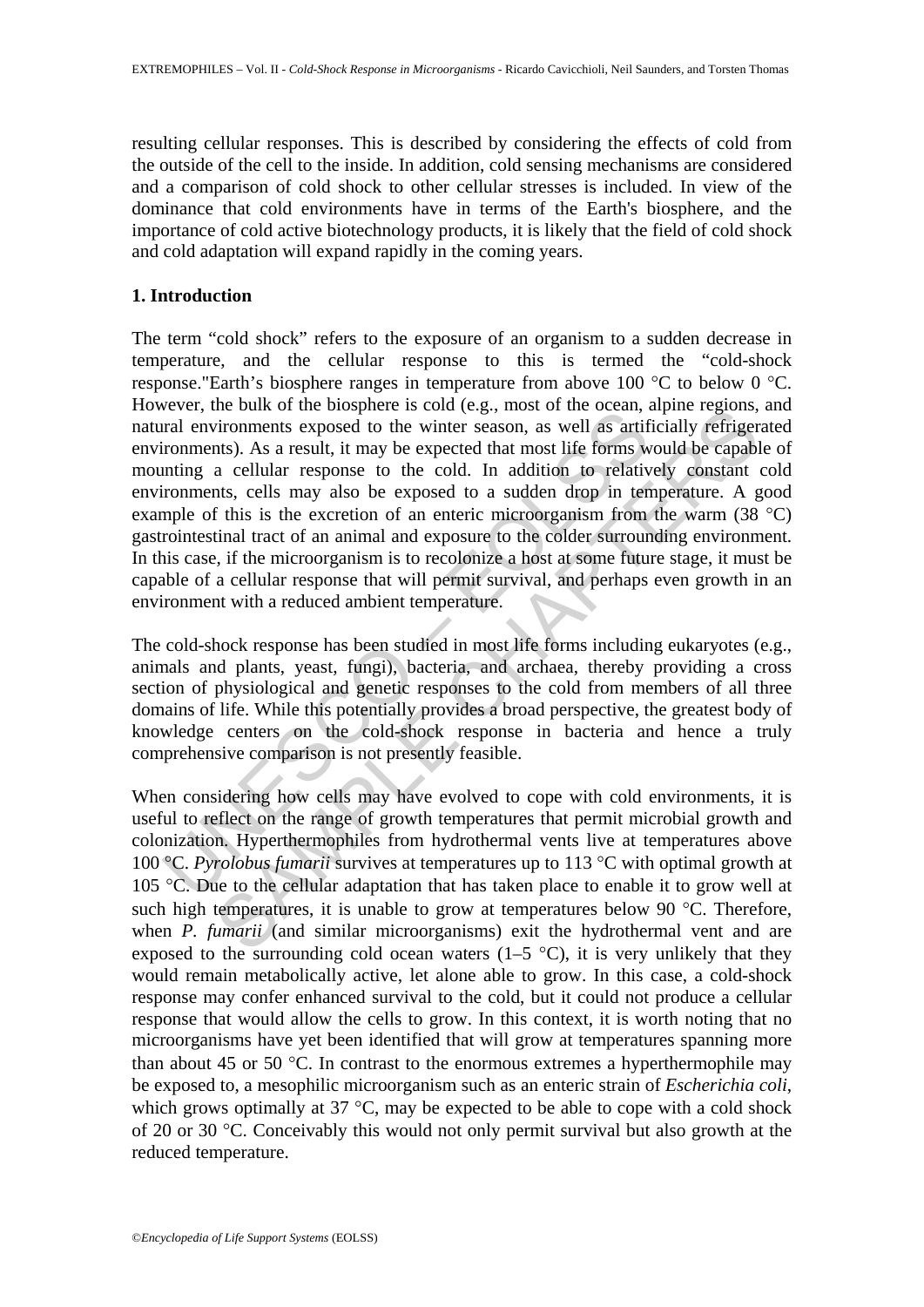At the cold end of the abiotic extreme, psychrophilic (growth temperature maximum of 20  $\degree$ C or less) and psychrotolerant (growth at low temperature but with a maximum growth temperature above 20 °C) microorganisms have evolved cellular processes for growth where low temperature is the norm. Therefore, while there is a low temperature limit that even cold adapted microorganisms are unable to grow at, they are clearly genetically and physiologically geared for coping with the cold. It may therefore be expected that they would possess novel genes involved in cold adaptation, as well as constitutively maintaining the expression of genes that are otherwise only induced during cold shock in mesophilic or thermophilic bacteria. Due in part to this concept, plus the finding that some genes are transiently induced during cold shock while others remain expressed during growth at low temperature, the terms cold shock and cold acclimation are used to distinguish the two classes. The terms are context dependent as a cold acclimation gene in one organism may be a cold-shock gene in another. In general, genes that are cold-shock genes in mesophiles may be cold acclimation genes in psychrophilic or psychrotolerant microorganisms (e.g., *cspA* in *E. coli* compared with *Arthrobacter globiformis*).

on accuration get in one originals imay be a cour-shock genes that are cold-shock genes in mesophiles may be cold<br>sychrophilic or psychrotolerant microorganisms (e.g.,  $cspA$  in *E*, *arobacter globiformis*).<br>cold-shock re mianion get in one organism may be a cout-since in anomerational parameter and the constant are cold-shock genes in mesophiles may be cold acclimation gybilic or psychrotolerant microorganisms (e.g.,  $cspA$  in *E. coli* co The cold-shock response has been most extensively studied in the Gram-negative bacterium *E. coli* and the Gram-positive bacterium *Bacillus subtilis.* A range of other mesophilic, thermophilic, psychrophilic, and psychrotolerant bacteria have also been studied (Table 1). A common approach has been to use two-dimensional polyacrylamide gel electrophoresis (2D-PAGE) to generate protein profiles (proteome) to study global gene expression in response to cold shock or growth at cold temperature. In *E. coli,* two classes of proteins are synthesized in the cold-shock response. The first class are immediately synthesized while the second class are involved in reestablishing growth in the cold. The response is sequential with expression of the first class generally being a prerequisite for the second. In *E. coli* a lag in growth accompanies the cold-shock period. However, in bacteria such as *B. subtilis*, there is no lag. During the cold shock, synthesis of housekeeping proteins tends to be repressed, though this is organism-dependent. Other factors that influence the response include the magnitude of the cold shock and the composition of the growth medium. In cold adapted microorganisms there generally appears to be a lower number of cold-shock genes expressed, but the number of cold acclimation genes tends to be higher.

| Microorganism     | Cold regulated target<br>(cold shock or cold acclimation) | Cold shock condition<br>$({}^{\circ}C)^{a}$ |
|-------------------|-----------------------------------------------------------|---------------------------------------------|
| Psychrophilic and |                                                           |                                             |
| Psychrotolerant   |                                                           |                                             |
| bacteria          |                                                           |                                             |
| Acinetobacter sp. | Esterase                                                  |                                             |
| (psychrotolerant) |                                                           |                                             |
| Aquaspirillum     |                                                           | 10 to 0 $(14$ proteins)                     |
| arcticum          |                                                           |                                             |
| (psychrophilic)   |                                                           |                                             |
| Arthrobacter      | $\mathsf{CSD}^{\mathsf{b}}$                               | 25 to 4 $(29$ proteins)                     |
| globiformis       |                                                           |                                             |
| (psychrotolerant) |                                                           |                                             |
| <b>Bacillus</b>   |                                                           | $20$ to $0$ (11 proteins)                   |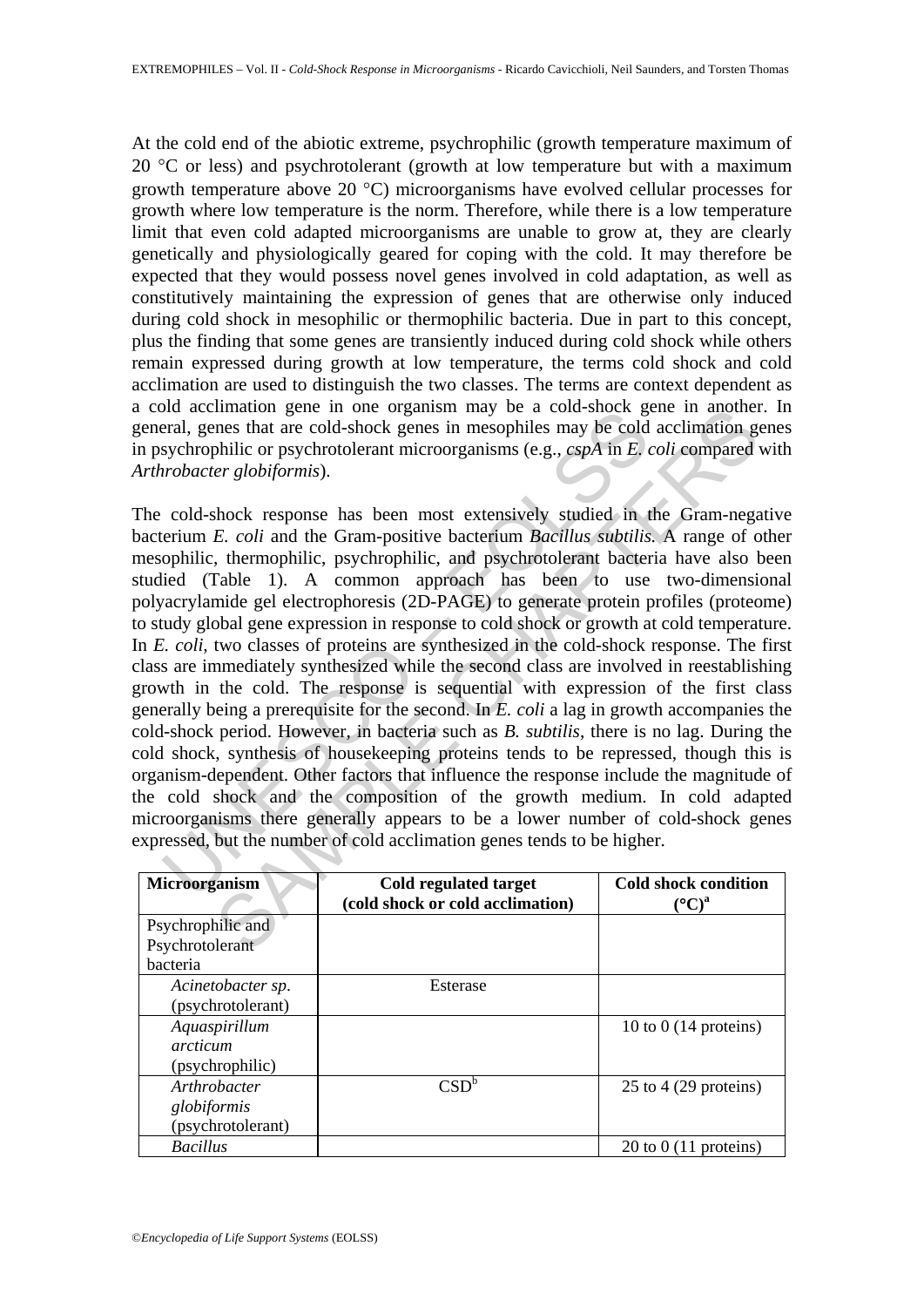| psychrophilus                     |                                              |                         |
|-----------------------------------|----------------------------------------------|-------------------------|
| (psychrotolerant)                 |                                              |                         |
| Patoea ananas (ice<br>nucleating) | Hsc25 (protein refolding)                    |                         |
| Pseudomonas                       | 26kda (antifreeze?)                          | 18 to 4                 |
| <i>fluorescens</i> (ice           |                                              |                         |
| nucleating)                       |                                              |                         |
| Pseudomonas fragi                 | CapA, B & TapA, B (CSD proteins)             | 30 to 5 $(25$ proteins) |
| (psychrotolerant)                 |                                              |                         |
| Pseudomonas                       | hut operon (histidine utilisation)           |                         |
| syringae                          |                                              |                         |
| (psychrotolerant)                 |                                              |                         |
| <b>Shewanella</b>                 | CspA, G                                      | $8$ to 4 or $-1$        |
| violacea                          |                                              |                         |
| (psychrophile)                    |                                              |                         |
| Vibrio ABE-1                      | Isocitrate dehydrogenase                     |                         |
| (psychrophile)                    |                                              |                         |
| Vibrio ANT-300                    |                                              | 13 to0 (39 proteins)    |
| (psychrophile)                    |                                              |                         |
| Yersinia                          | CspA1,A2                                     |                         |
| enterocolitica                    |                                              |                         |
| (psychrotolerant)                 |                                              |                         |
| Mesophilic bacteria               |                                              |                         |
| <b>Bacillus</b> subtilis          | CspB,C,D                                     | 37 to 15 (37 to 53)     |
|                                   | CheY (chemotaxis)                            | proteins)               |
|                                   | Hpr (sugar uptake)                           |                         |
|                                   | S6,L7,L10,L12 (ribosomal proteins)           |                         |
|                                   | Elongation factor (EF-G, EG-Tu, EF-          |                         |
|                                   | Ts.                                          |                         |
|                                   | Peptidyl propyl cis/trans isomerase          |                         |
|                                   | (PPiB)                                       |                         |
|                                   | Trigger factor (Tig)                         |                         |
|                                   | Cysteine synthase (CysK)                     |                         |
|                                   | Ketol-acid reductoisomerase (IlvC)           |                         |
|                                   | Glyceraldehyde dehydrogenase (Gap)           |                         |
|                                   | Triosephosphate isomerase (TIM)              |                         |
|                                   | Glutamine synthase (GlnA)                    |                         |
|                                   | Betaisopropyl malate dehydrogenase<br>(LeuC) |                         |
|                                   | Threonine synthase (ThrC)                    |                         |
|                                   | Chorismate synthase (AroF)                   |                         |
|                                   | Fructosebisphosphate aldolase (Fba)          |                         |
|                                   | Ionsine monophosphate (GuaB)                 |                         |
|                                   | Enterochelin synthase (DHBA)                 |                         |
|                                   | Thioesterase (Srf4)                          |                         |
|                                   | Sporulation factors (SpoVG, Csi12P)          |                         |
|                                   | Des (desaturase)                             |                         |
|                                   | Aconitase                                    |                         |
| Cyanobacteria:                    | RbpA1, RbpA2, RbpA3, RbpC (RNA               |                         |
| Anabaena                          | binding protein)                             |                         |
|                                   | RNA helicase (ChrB, ChrC)                    |                         |
|                                   | Ribosomal protein (S21)                      |                         |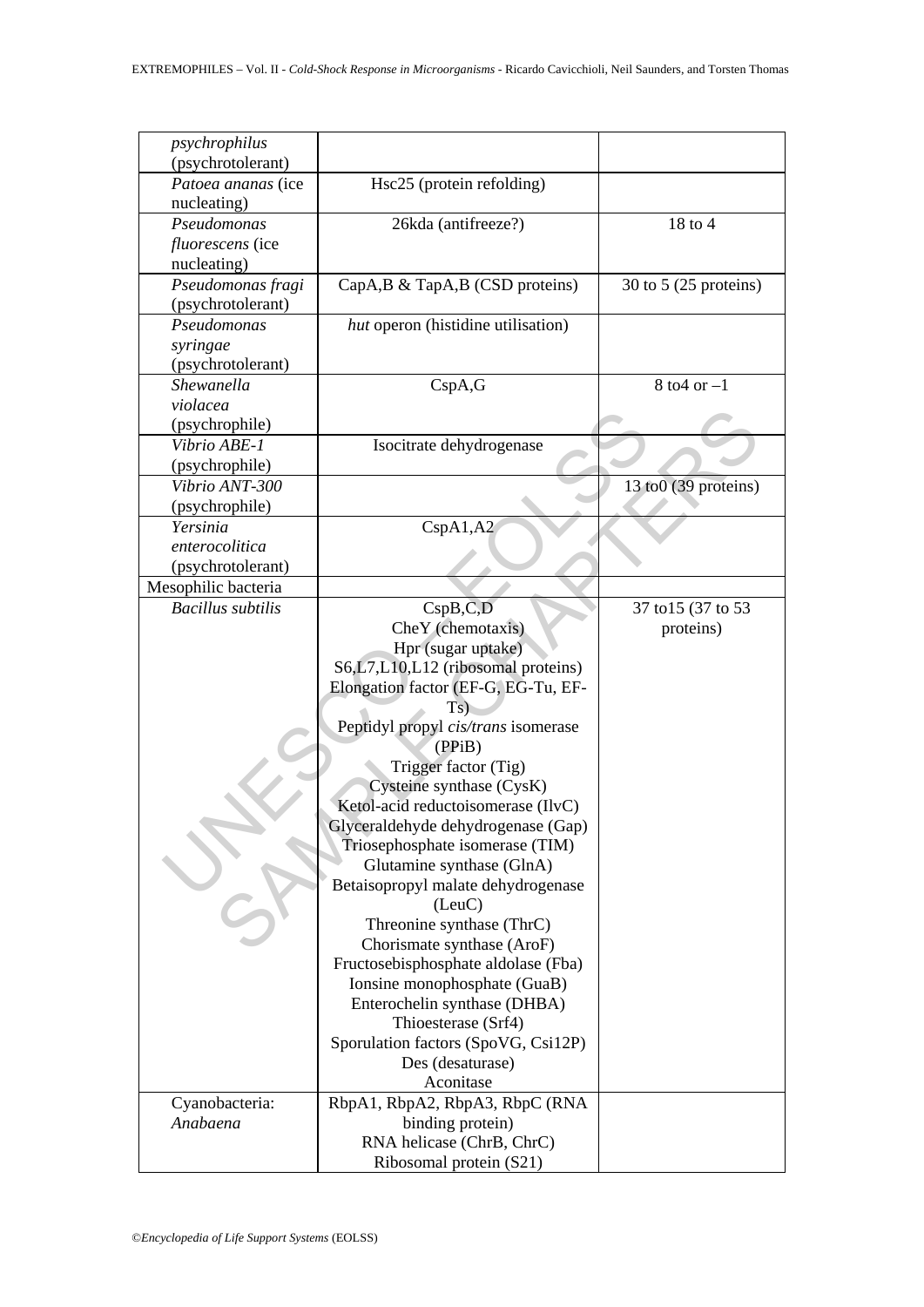|                       | Glucanotransferase (Lti2)           |                                               |
|-----------------------|-------------------------------------|-----------------------------------------------|
| Cyanobacteria:        | CipB                                |                                               |
| Synechococcus         |                                     |                                               |
| Cyanobacteria:        | Desaturase (desA, desB, desC, desD) |                                               |
| Synechocystis         | Chaperone (ClpB)                    |                                               |
|                       | Protease (ClpP)                     |                                               |
|                       |                                     |                                               |
| Cyanobacteria:        | Desaturase (desA, desD)             |                                               |
| Spirulina platensis   |                                     |                                               |
| Escherichia coli      | CspA,B,G,I (cold shock domain       | 37 to 15                                      |
|                       | protein)                            | $37$ to 4 (69 proteins)                       |
|                       | CsdA (DEAD box RNA helicase)        |                                               |
|                       | RbfA (ribosome binding factor)      |                                               |
|                       | NusA (anti/termination factor)      |                                               |
|                       | PNP (ribonuclease)                  |                                               |
|                       | RecA (recombination factor)         |                                               |
|                       | IF-2 (initiation factor)            |                                               |
|                       | H-NS (nucleoid associated protein)  |                                               |
|                       | GyrA (DNA topoisomerase)            |                                               |
|                       | Hsc <sub>66</sub>                   |                                               |
|                       | HscB                                |                                               |
|                       | (chaperonin?)                       |                                               |
|                       | Trigger factor (chaperone)          |                                               |
|                       | Dihydrolipoamide acetyltransferase  |                                               |
|                       | Pyruvate dehydrogenase              |                                               |
| Lactococcus lactis    | CspA,B,C,D (RNA stabilisation)      | $30 \text{ to } 8 - 10 \text{ (12 proteins)}$ |
|                       | P <sub>170</sub>                    |                                               |
|                       | Glycolytic activity                 |                                               |
| Listeria              | Flp (ferritin-like proteins)        |                                               |
| monocytogenes         |                                     |                                               |
| Mycobacterium         | CipMa (Hlp) (histone-like protein)  | 37 to 10                                      |
| smegmatis             |                                     |                                               |
| Rhizobium             | <b>CSD</b>                          |                                               |
| leguminosarum         |                                     |                                               |
| Salmonella            | CspA,B                              | 37 to 24 - 25                                 |
| typhimurium           |                                     |                                               |
| Vibrio cholerae       | VicH (gene regulator)               |                                               |
| Vibrio vulnificus     |                                     | $23$ to $13$ (40 proteins)                    |
|                       |                                     |                                               |
| Thermophilic bacteria |                                     |                                               |
| <b>Bacillus</b>       | <b>CSD</b>                          |                                               |
| caldolyticus          |                                     |                                               |
| Streptococcus         | <b>CSD</b>                          | 42 to 20-15                                   |
| thermophilus          | 21.5 kda protein                    |                                               |
|                       |                                     |                                               |
| Thermatoga            | <b>CSD</b>                          |                                               |
| maritima              |                                     |                                               |
|                       |                                     |                                               |
| Yeast                 |                                     |                                               |
|                       |                                     |                                               |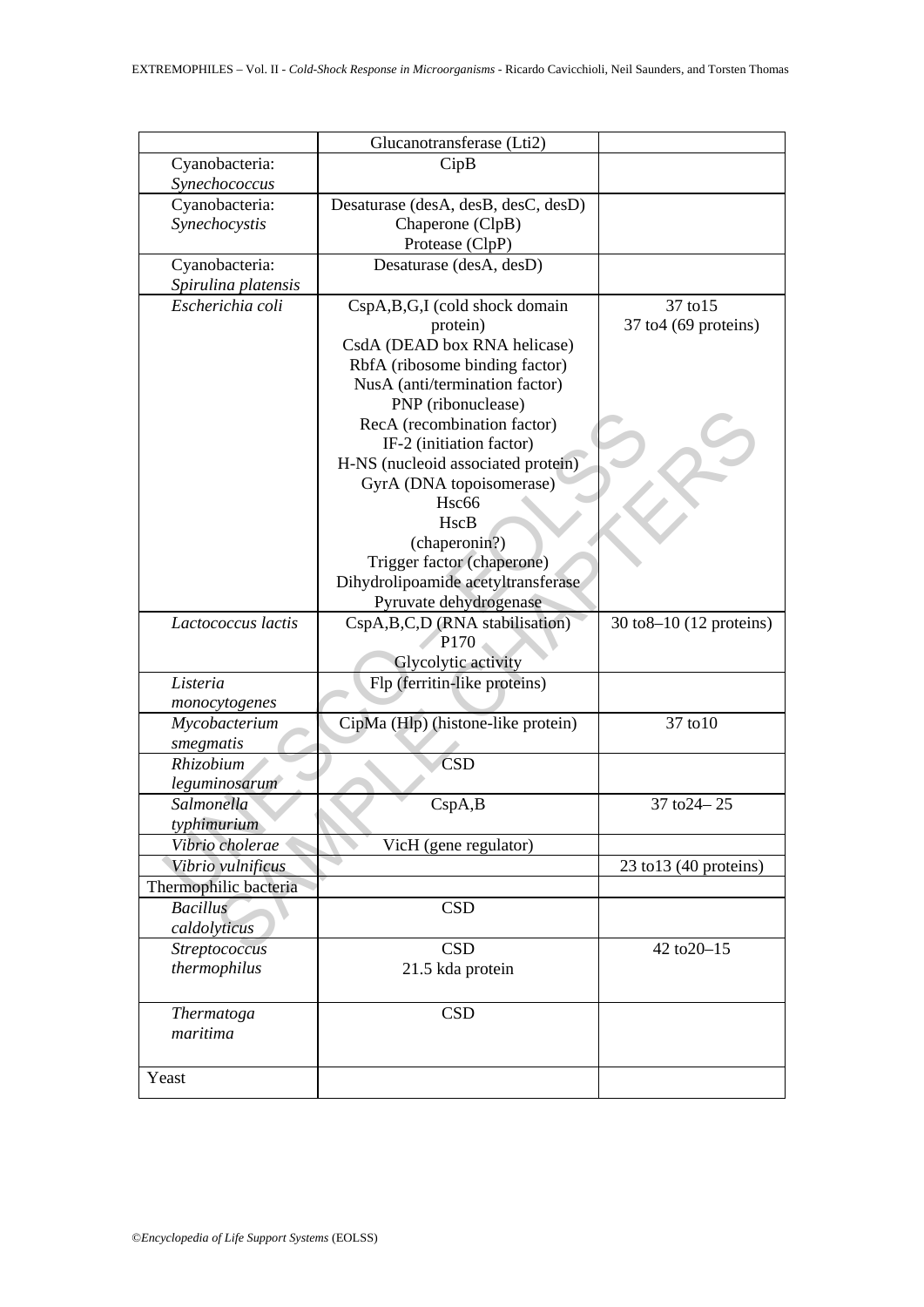| Saccharomyces<br>cerevisiae                                                                | TIP1, TIR1,2 (membrane associated)<br>BFR2 (protein transport to Golgi)<br>LOT1/FBA1 (fructose biphosphate<br>aldolase)<br>LOT2/RPL2B, L39 (ribosomal<br>proteins)<br>LOT3/NOP1, NSR1 (nucleolar<br>protein/ribosome biogenesis) | 30 to 10                 |
|--------------------------------------------------------------------------------------------|----------------------------------------------------------------------------------------------------------------------------------------------------------------------------------------------------------------------------------|--------------------------|
|                                                                                            | LOT5/YKL183w<br>LOT6/YLR011w<br>Cer1p/Lhs1p/Ssi1p (protein<br>translocation into endoplasmic<br>reticulum)<br>Spb4p (RNA helicase)                                                                                               |                          |
|                                                                                            |                                                                                                                                                                                                                                  |                          |
| Trichosporon<br>pullulans<br>(psychrotolerant)                                             |                                                                                                                                                                                                                                  | $21$ to $5(26$ proteins) |
| Archaea                                                                                    |                                                                                                                                                                                                                                  |                          |
| Methanococcoides<br>burtonii<br>(psychrotolerant)                                          | DeaD (DeaD box RNA helicase)                                                                                                                                                                                                     | 23 vs 4                  |
| Sulfolobus<br>islandicus                                                                   | Reverse gyrase (reduced expression)                                                                                                                                                                                              | 80 to 65                 |
| protein spots identified by 2D-PAGE.<br>pecified (e.g., CspA), the name has been included. | if known, the temperatures used to induce cold shock, and the number of cold shock induced<br>CSD (cold shock domain protein) and CspA are used interchangeably in this table and where                                          |                          |
|                                                                                            | Table 1. Microorganisms and genes involved in cold shock                                                                                                                                                                         |                          |
|                                                                                            | in view of the different temperature ranges and nature of the environments (thermally<br>table or changing) that microorganisms colonize, it would be anticipated that a variety                                                 |                          |

In view of the different temperature ranges and nature of the environments (thermally stable or changing) that microorganisms colonize, it would be anticipated that a variety of mechanisms would be discovered that reflect different evolutionary processes to cope with cold shock. At present, the field is still in its infancy (particularly in comparison to studies on heat shock), although a number of important findings have been made. Some of the generally accepted principles are, that low temperature constrains cellular activity by lowering enzyme reaction and solute uptake rates, reduces membrane fluidity, stabilizes inhibitory nucleic acid structures, and forms intracellular crystalline ice. As a result, research efforts have focused on the ways in which microorganisms cope with these impositions to cellular function.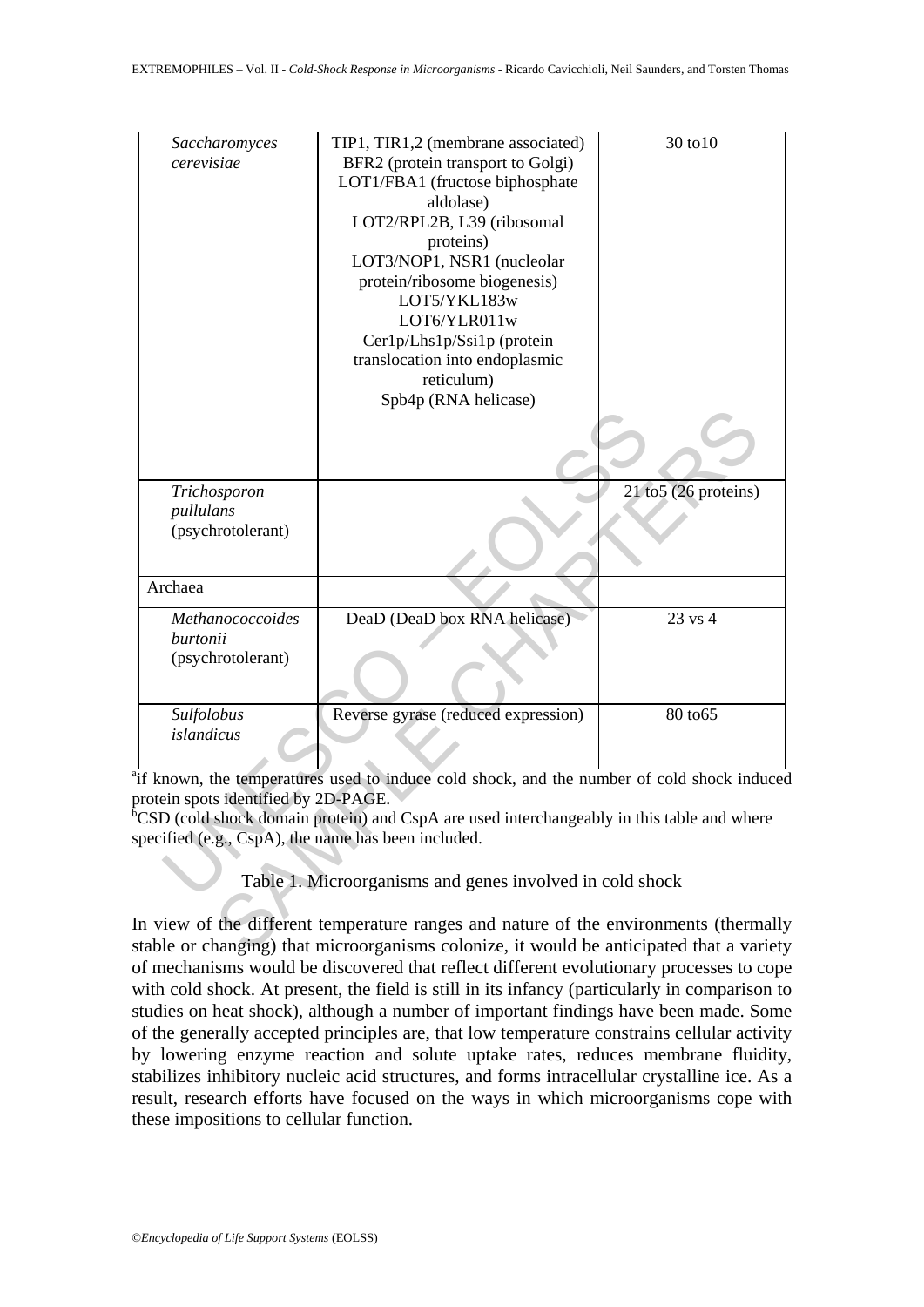The aim of this review is to discuss the effects of cold shock on the main biological targets of the cell, to highlight cellular responses to these effects, and to overview the different types of microorganisms which have been investigated and have provided insight into cold-shock mechanisms. A cartoon of the main cellular targets involved in the cold-shock response is shown in Figure 1. This also serves to highlight the main areas covered in the review. A detailed analysis of cold-shock regulatory mechanisms is not included in this review as there is insufficient data to infer general principles. However, a coverage of developments in this area from a number of microorganisms is presented. The field is rapidly expanding and the reader is likely to find an increasing number of articles and reviews in the forthcoming literature. The references in this review are primarily contemporary reviews and articles in generally accessible journals covering the breadth of the field.



Figure 1. The effects of cold temperature on a generic microorganism Specific biological targets are combined in the figure to illustrate cellular processes affected by cold shock. The affected targets are therefore the sites of adaptation in the cold-shock response.

TO ACCESS ALL THE **26 PAGES** OF THIS CHAPTER, Visi[t: http://www.eolss.net/Eolss-sampleAllChapter.aspx](https://www.eolss.net/ebooklib/sc_cart.aspx?File=E6-73-03-04)

- - -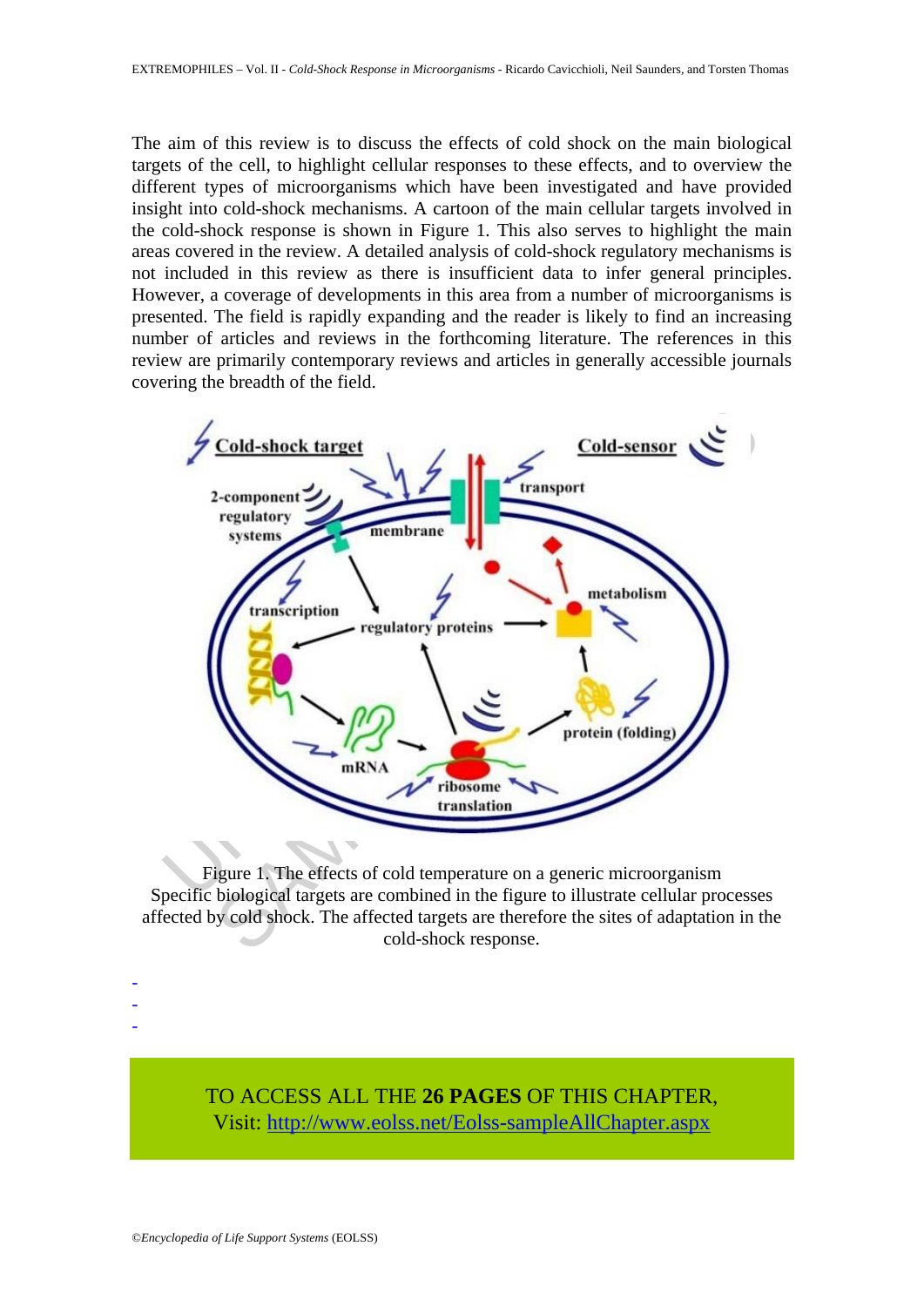### **Bibliography**

Aguilar P.S., Hernandez-Arriaga A.M., Cybulski L.E., Erazo A.C., and de Mendoza D. (2001). Molecular basis of thermosensing: a two-component signal transduction thermometer in *Bacillus subtilis*. *The EMBO Journal* **20**, 1681–1691. [This is a contemporary article describing the role of two component regulatory systems in regulating expression of desaturase gene expression in response to cold shock. The coverage is mainly of *B. subtilis* but includes comparisons to the systems in cyanobacteria.]

Cavicchioli R., Thomas T., and Curmi P.M.G. (2000). Cold stress response in Archaea. *Extremophiles* **4**, 321–331. [This is the first review on cold adaptation in archaea and includes complete coverage of all known aspects regarding archaea and cold adaptation and highlights the primitive state of the field.]

Lopez M.M., Yutani K., and Makhatadze G.I. (2001). Interactions of the cold shock protein CspB from *Bacillus subtilis* with single-stranded DNA. *The Journal of Biological Chemistry* **276**, 15511–15518. [This is a contemporary article describing the binding specificity of CspB from *B. subtilis* with discussion on interactions with the 5'-UTR.]

Panoff J.-M., Thammavongs B., Gueguen M., and Boutibonnes P. (1998). Cold stress responses in mesophilic bacteria. *Cryobiology* **36**, 75–83. [This is an overview of cold shock in mesophiles with an overview of cryotolerance to freezing.]

Phadtare S., Janivette A., and Inouye M. (1999). Cold shock response and cold shock proteins. *Current Opinion in Microbiology* **2**, 175–180. [This is a broad overview on cold shock with details on *E. coli* and CSD proteins.]

teractions with the 5'-UTR.]<br>
ff J.-M., Thammavongs B., Gueguen M., and Boutibonnes P. (1998). Co<br>
philic bacteria. Cryobiology 36, 75-83. [This is an overview of cold shock<br>
view of cryotolerance to freezing.]<br>
ltare S., is with the 5'-UTR.]<br>
Thammavongs B., Gueguen M., and Boutibonnes P. (1998). Cold stress respons<br>
acteria. Cryobiology 36, 75-83. [This is an overview of cold shock in mesophiles wi<br>
almovet to freezing.]<br>
Invividence to f Ramos J.L., Gallegos M.-T., Marques S., Ramos-Gonzalez M.-I., Espinosa-Urgel M., and Segura A. (2001). Responses of Gram-negative bacteria to certain environmental stressors. *Current Opinion in Microbiology* **4**, 166–171. [This is an overview of stress responses in Gram negative bacteria including comparative analysis of cold shock response.]

Sanders J.W., Venema G., and Kok J. (1999). Environmental stress responses in *Lactococcus lactis*. *FEMS Microbiology Reviews* **23**, 483–501. [This is a broad overview of stress responses in *L. lactis* with comparative analysis of cold shock response.]

Sommerville J. (1999). Activities of cold-shock domain proteins in translation control. *Bioessays* **21**, 319–325. [This is a description of CSD proteins and their relationship to S1 domain and OB-fold proteins with a comparison from bacteria and eukaryotes.]

Symposium on cold shock. (1999). *Journal of Molecular Microbiology and Biotechnology* **1**(2). [The most comprehensive single coverage of the cold shock response including separate articles on the cold shock response in *E. coli, B. subtilis,* cyanobacteria, psychrotolerant, and psychrophilic bacteria, plants, and mammals.]

Vigh L, Maresca B., and Harwood J.L. (1998). Does the membrane's physical state control the expression of heat shock and other genes? *Trends in Biochemical Sciences* **23**, 369–374. [This is an overview of membrane adaptation with discussion of desaturases from *B. subtilis* and cyanobacteria.]

Weber M.H.W., Klein W., Muller L., Niess U.M., and Marahiel M.A. (2001). Role of the *Bacillus subtilis* fatty acid desaturase in membrane adaptation during cold shock. *Molecular Microbiology* **39**, 1321–1329. [This is a contemporary article describing the importance of the physical state of the membrane, rather than specific composition of the membrane, in cold shock adaptation in *B. subtilis.*]

Yamanka K. and Inouye M. (2001). Selective mRNA degradation by polynucleotide phosphorylase in cold shock adaptation in *Escherichia coli*. *Journal of Bacteriology* **183**, 2808–2816. [This is a contemporary article describing the role of the components of the RNA degradosome in controlling mRNA degradation during the cold shock response.]